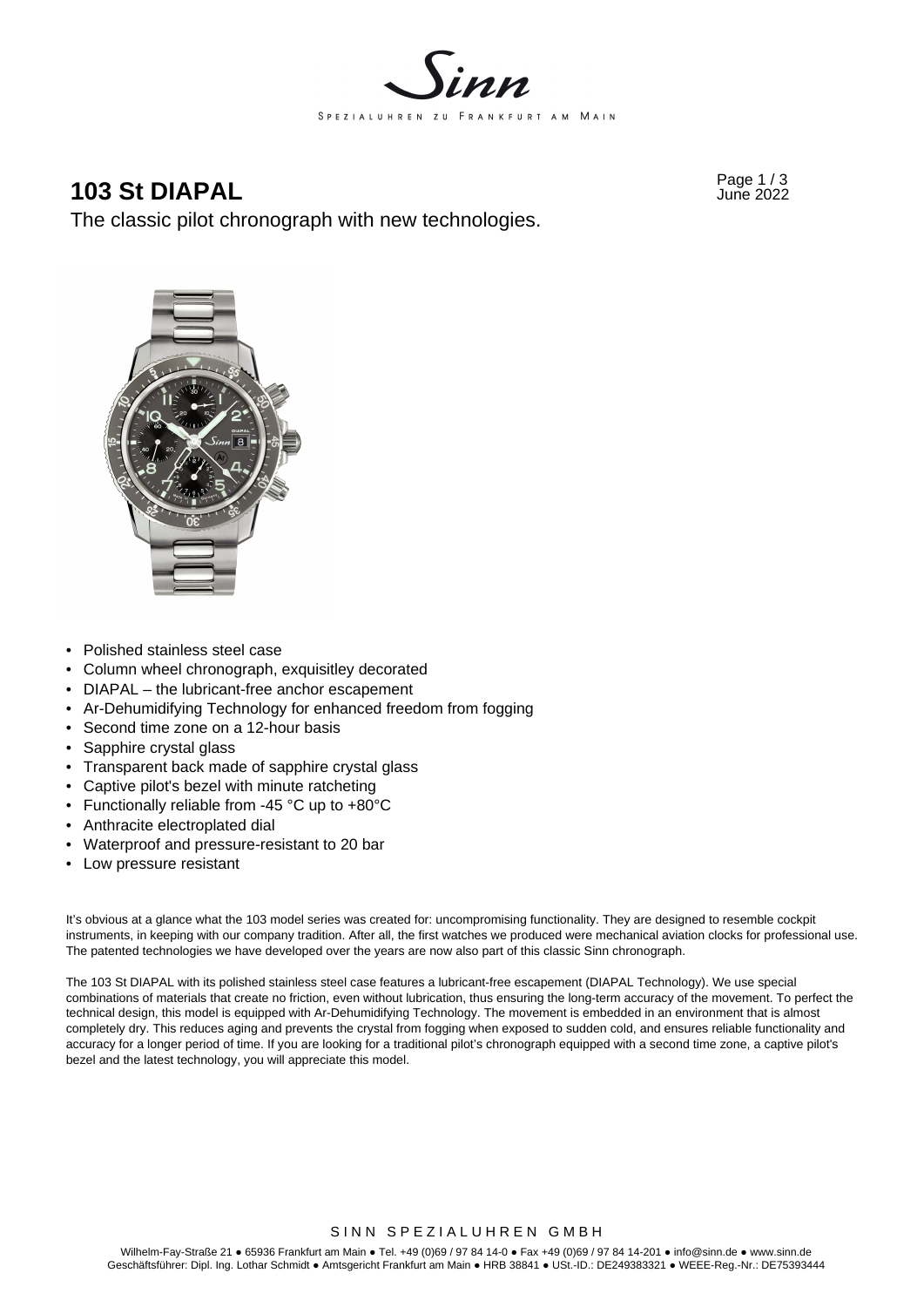

# Page 2 / 3 Technical details June 2022

#### **Mechanical Movement**

- *The information on the mechanical movement corresponds to the current production situation in Frankfurt am Main. Due to technical changes, it may happen in individual cases that stock items of our sales partners deviate from this information.*  (further Information)
- LJP 8000
- Self-winding mechanism
- 28 bearing jewels
- 28,800 semi-oscillations per hour
- Seconds stop function
- Anti-magnetic as per DIN 8309

#### **Case**

- Case made of stainless steel, polished
- Sapphire crystal glass in front, anti-reflective on both sides
- Transparent case back made of sapphire crystal glass, anti-reflective on the interior
- Case back screw-fastened
- Crown and push-pieces screwable
- Meet the technical requirements for waterproofness, as set out in standard DIN 8310
- Waterproof and pressure-resistant to 20 bar
- Low pressure resistant

#### **Functions**

- Hours, minutes, subsidiary seconds
- Second time zone on a 12-hour basis
- Date display
- Chronograph
- Pilot's bezel with minute ratcheting and luminous key mark

#### **SINN Technologies**

- DIAPAL Technology, lubrication-free escapement
- Captive bezel
- Ar-Dehumidifying Technology enhances functional reliability and freedom from fogging
- Temperature resistance technology, therefore functionally reliable at temperatures from -45 °C up to +80°C

#### **Dimensions and Weight**

- Case diameter: 41 mm
- Band lug width: 20 mm
- Case thickness: 17 mm
- Weight without strap: 88 gramme

#### **Dial and Hands**

- Anthracite electroplated dial
- Numbers and indices coated with luminescent colour
- Hour hand, minute hand and stopwatch second hand coated with luminescent colour

## **Warranty**

## SINN SPEZIALUHREN GMBH